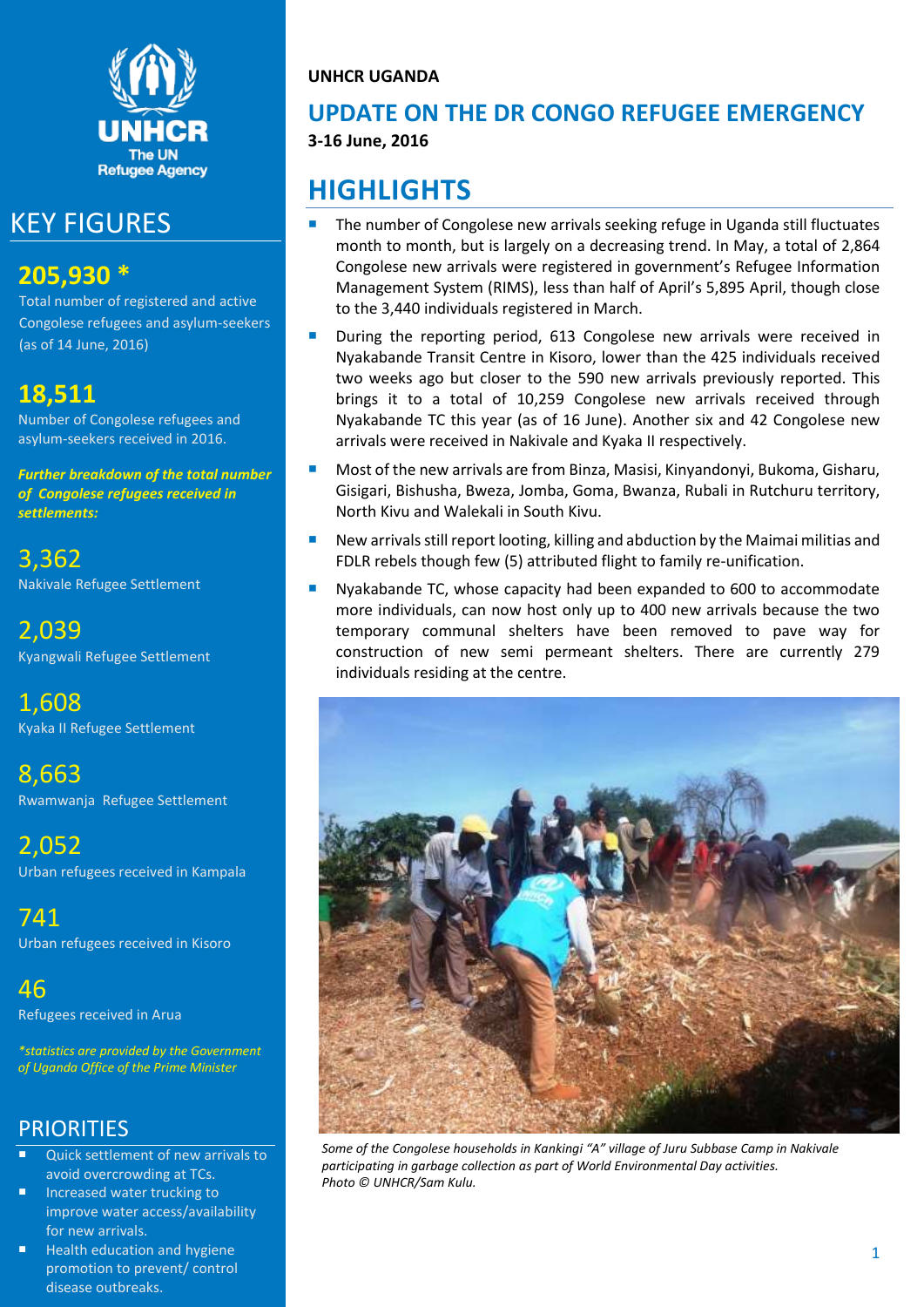# **UPDATE ON ACHIEVEMENTS**

### **Operational context**

- In Nakivale, according to the weekly joint UNHCR, OPM, ARC physical head count at Kabazana Reception Centre, a total of 270 individuals are residing at the centre (91 Congolese, 173 Burundians and six Rwandans) compared to 472 individuals recorded in the previous reporting period. The population at the reception centre has decreased because the Office of the Prime Minister (OPM) relocated some new arrivals to their plots. Kabazana Reception Centre can accommodate up to 338 individuals.
- In Kyaka II, a total of 221 individuals (88 households) are currently residing at the reception center, whose capacity is 231 individuals.
- In Kisoro a total 433 individuals (197 households) were relocated to Rwamwanja and Nakivale Refugee Settlements, including 11 individuals (nine households) with active records in settlements-transported on protection grounds. This brings the total number of new arrivals relocated from Kisoro to the settlements since January 2016 to 8,645 individuals (3,506 households).

# **Protection**

 In Kisoro, HIJRA successfully filed and appealed against an 8-month sentence for three refugees who were convicted and jailed in Kisoro prison for illegal entry into Uganda. The court proceedings were sent to the appellant court by the lower court and the three refugees were released following the review of the judgement by the appellant court. Two of the refugees were successfully returned to Nakivale-their original settlement while one, who is from Kakuma Camp in Kenya is still at Nyakabande TC pending finalization of transport arrangements.

**Persons with Specific Needs (PSNs)**

- In Kisoro, 23 PSNs were identified including three individuals with disability, four frail elderly persons, 14 single parents and two persons with special medical conditions. All these were supported with counseling services and clothes from UNHCR consignment. This brings it to a total of 1,182 PSNs supported this year.
- In Nakivale, American Refugee Committee (ARC) conducted a follow-up home visit to a teenage mother with a male new born child in Base Camp II. The caretaker and the beneficiary were living peacefully.
- In Kyaka II, DRC supported one female PWD with orthopedic appliances (elbow clutches), as part of specific support to PWDs to help ease their mobility.

#### **Child protection**

- In Kisoro, some 26 children at risk were identified (three separated children, 22 unaccompanied minors and one male child at risk). Physical files were opened with Best Interest Assessment forms filled for all the children and will be shared with the receiving settlements during relocation for further support. Uganda Red Cross initiated family tracing processes for both unaccompanied and separated children during which one male unaccompanied minor was reunified with the mother at Nyakabande TC. This brings the total number of children at risk identified since January 2016 to 445 (174 separated children, 246 unaccompanied children and 25 other children at risk).
- In Nakivlale, ARC with support from Red Cross reunified a 16-year-old male with his mother who stays in Juru "D". They were both counseled and guided on the refugee status determination process. Windle Trust Uganda was contacted to support the child with education related needs.
- In Kyaka II, 220 Best interest Assessments were conducted for three unaccompanied minors, 145 separated children, 34 children at risk, and 38 children living with disability.

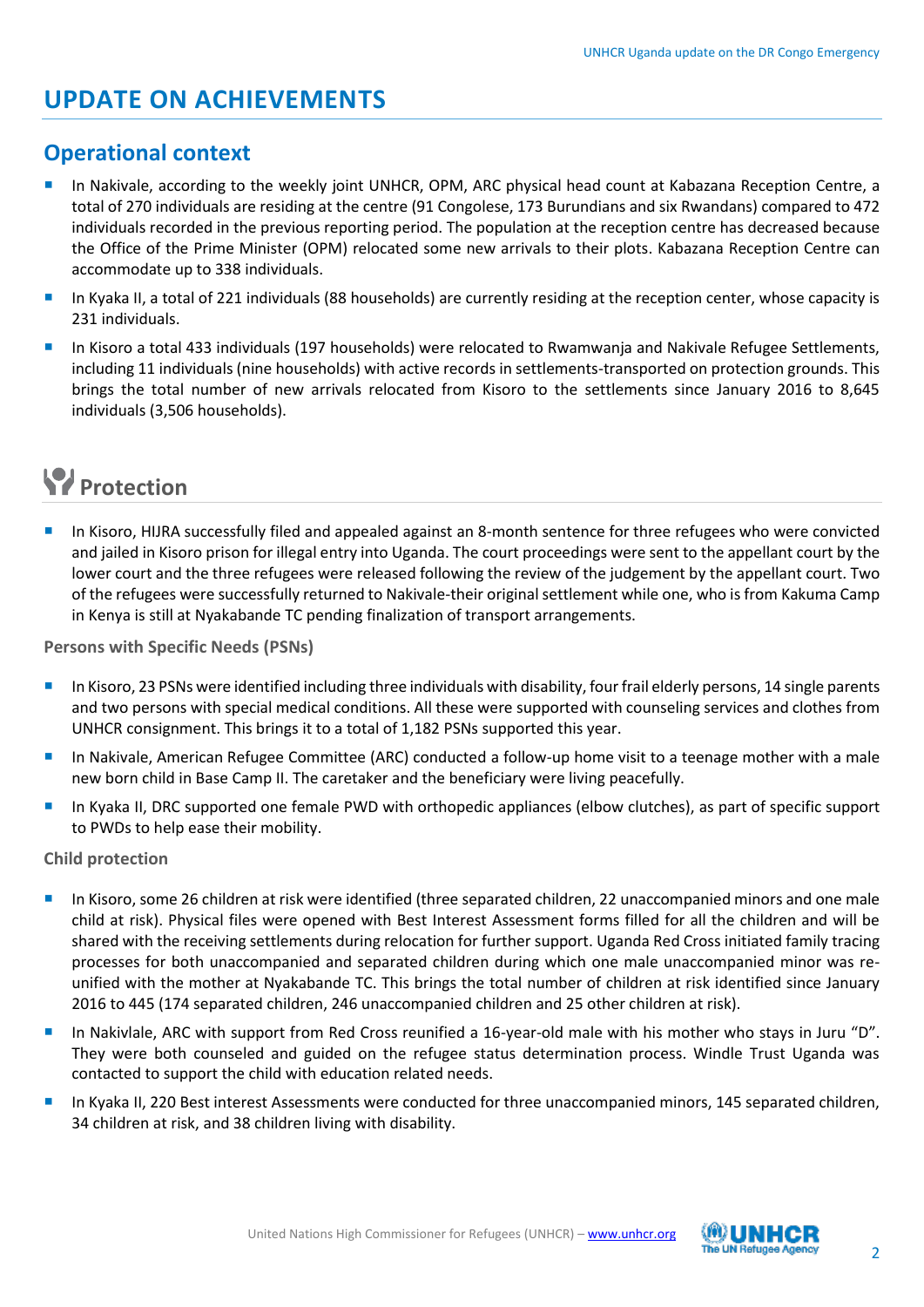In Kyaka II, seven home visits were conducted in Sweswe (5homes of 9 children) and Bukere (02 of three children) who are currently living under foster care and with blood relatives. They requested for replacement of their worn out mats and blankets.

**Sexual Gender Based Violence (SGBV)**

 In Kisoro, HIJRA together with Medical Teams International (MTI) identified three female SGBV survivors including one minor (all rape which occurred in country of origin) and supported them with psychosocial support and relevant medical care. This brings the total number of SGBV survivors identified since the beginning of January 2016 to 70, with rape accounting for 76% of all the cases registered.

### **Education**

- In Nakivale, the second term for school began on 6 June and the Congolese pupil's attendance at ECDs was still low with 30% of 482 pupils registered. ECD Centre management committees were urged to mobilize parents to bring their children.
- In Nakivale, the attendance of children in the nine UNHCR/WTU supported schools was at 40% going by the 1,144 pupils registered in the previous term. The attendance is expected to increase in the following weeks because eof the ongoing village meetings, sensitizations and distribution of scholastic materials.



- In Nakivale, MTI recorded a total of 308 medical consultations by Congolese new arrivals at Kabazana Reception Centre, Ruhoko and Misiera mobile village clinic points compared to 182 cases in the previous two weeks. Upper Respiratory Tract Infections were at 19% compared to 34% previously, while malaria was at 27% compared to 24% two weeks ago. Malaria has increased to 27% from24% in this reporting period due to the warm temperatures being experienced, which has been found to favour mosquito breeding. Compared to previous malaria trends, the months of May, June & July (2015, 2014 and 2013) are known to register high cases of malaria. MTI is conducting community health sensitization and education campaigns on malaria prevention, treatment and control including proper utilization of mosquito nets.
- In Kisoro, the three top causes of illness at Nyakabande TC were: respiratory tract infection with 43 cases down from 57 cases previously, followed by malaria with 39 cases compared to 76 cases two weeks ago and watery diarrhea with 24 cases compared to 38 in the previous two weeks.
- In Nakivale, a total of 26 children were immunized against polio, 37 against measles and 48 youngsters aged between 6 months to 15years were dewormed and given Vitamin "A" supplements; at the OPM screening point, Kabazana Reception Centre, Ruhoko and Misiera Mobile Clinics.
- In Kisoro, a total of 145 children were vaccinated against measles, 80 against polio, and 207 children were dewormed. This brings the total number of children immunized at Nyakabande Transit Centre since January 2016 to 4,065.
- In Kisoro, 14 pregnant women received antenatal care services at the emergency clinic at the TC compared to 12 two weeks ago. This brings the total number of women who attended ANC since January 2016 to 262. A total of 15 HIV tests were carried out compared to 19 two weeks ago and no one was found positive.
- In Nakivale, MTI conducted a health education on oral hygiene (mouth hygiene and care) for Congolese new arrivals in Kashojwa "C" village. A total of 84 individuals attended the sessions. MTI also conducted a sensitization on HIV routine counseling and testing at Misiera "A". Some 60 Congolese individuals attended.
- In Nakivale, MTI distributed a total of 44 field kits including T-shirts, bags and umbrellas received from ARC to facilitate the village teams in effective service delivery.

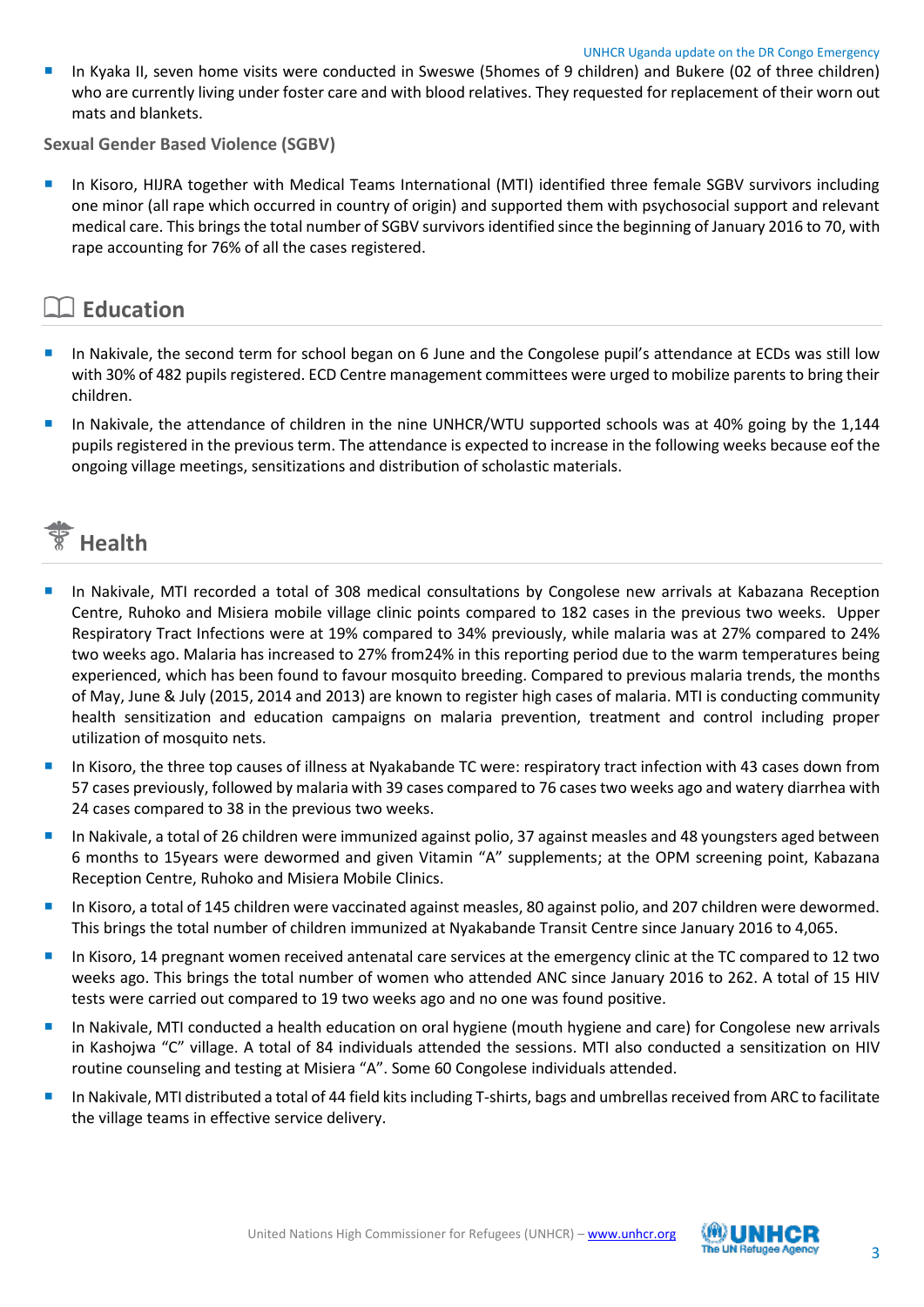In Kyaka II, Kyegegwa Health Centre IV supported AHA with 14,000 480mg Septrin tablets and 500HIV testing kits for the HIV clinic, to replenish depleted stocks.

# **Food Security and Nutrition**

- In Kisoro 157 children were screened for malnutrition, and some 22 children were found to be malnourished-10 with severe malnutrition and 12 were moderately malnourished. This brings the total number of children screened for malnutrition since January 2016 to 3,918 with 520 cases of malnutrition identified.
- In Nakivale, MTI screened a total of 280 new Congolese children below five years for malnutrition at Kabazana Reception Centre, Ruhoko and Misiera mobile village clinics. Two children were found to be moderately malnourished and enrolled on supplementary food program for care. There were no severe case registered which was the same like in the previous report. Global acute malnutrition was at 0.7 compared to 0.5% in the previous report (UNHCR emergency standard is 5%), severe acute malnutrition was recorded at 0.0% which was the same like in the previous report (UNHCR emergency standard is 1%).
- Nutrition indicators have generally improved because there is plenty of organic green vegetables currently being harvested to supplement on their household feeding.
- In Nakivale, a team from Samaritan Purse served food to a total of 571 and 32 Congolese new arrivals settled in Kyeibale "C" and Kabazana "A", respectively. With support from OPM and UNHCR, a pre distribution awareness campaign was conducted to inform beneficiaries of their entitlements. All the Congolese households served were consolidated on the general food log that was approved by UNHCR.

# **Water and Sanitation**

- In Nakivale, the average water consumption per person per day stands at 19.22 l/p/d, slightly lower than the 20.26 litres as previously reported. The decrease was due to the breakdown of the water bowser which affected water trucking to some of these communities.
- In Kisoro, the average water consumption per person per day stands at the TC is 22  $1/p/d$  compared to the 22.4 litres reported in the previous two weeks. The decrease in the individual water consumption levels resulted from irregular power supply which led to low water supply to the transit centre.
- In Kyaka II, average water consumption in the reporting period decreased slightly from 18.6 l/p/d early in the year to 16.6 l/p/d which is still higher than the sphere minimum of 15 l/p/d though lower than the UNHCR post-emergency standard of 20 l/c/d. This is due to the slight population increase in Kyaka II Refugee Settlement.
- In Kyaka II, Danish Refugee Council (DRC) treated and pumped 384,000 liters of water to Bujubuli Health Center, UNHCR, OPM and staff accommodation. Another 70,000 litters of water was tracked to Mukondo Health Centre and the reception centre.
- In Kyaka II, DRC replaced one pump head of a shallow well in Bukere zone and completed repair of two water springs (01 at Mukondo C and 01 at Byabakora II). This has helped maintain the water supply to the community.

**Sanitation and Hygiene**

- In Kyaka II WTU, fumigated four classrooms at Sweswe Primary School and three houses in Kaborogota to eliminate jiggers. The team also treated some 25 children infested with jiggers in Kaborogota.
- In Kyaka II, DRC, conducted a hygiene and sanitation meeting in Kaborogota to help the PSN'S construct latrines, drying racks and drying lines to help improve proper hygiene and sanitation. Some 34 people attended.
- In Nakivale, ARC distributed sanitation tool kits to communities of Kankingi "D", Kabahinda, Kyeibale "C" and Nyakagando, to assist the newly settled individuals to excavate pits for latrine construction at household level to end open defecation which could lead to diarrheal diseases. During the distribution, a meeting was held with the PHAST

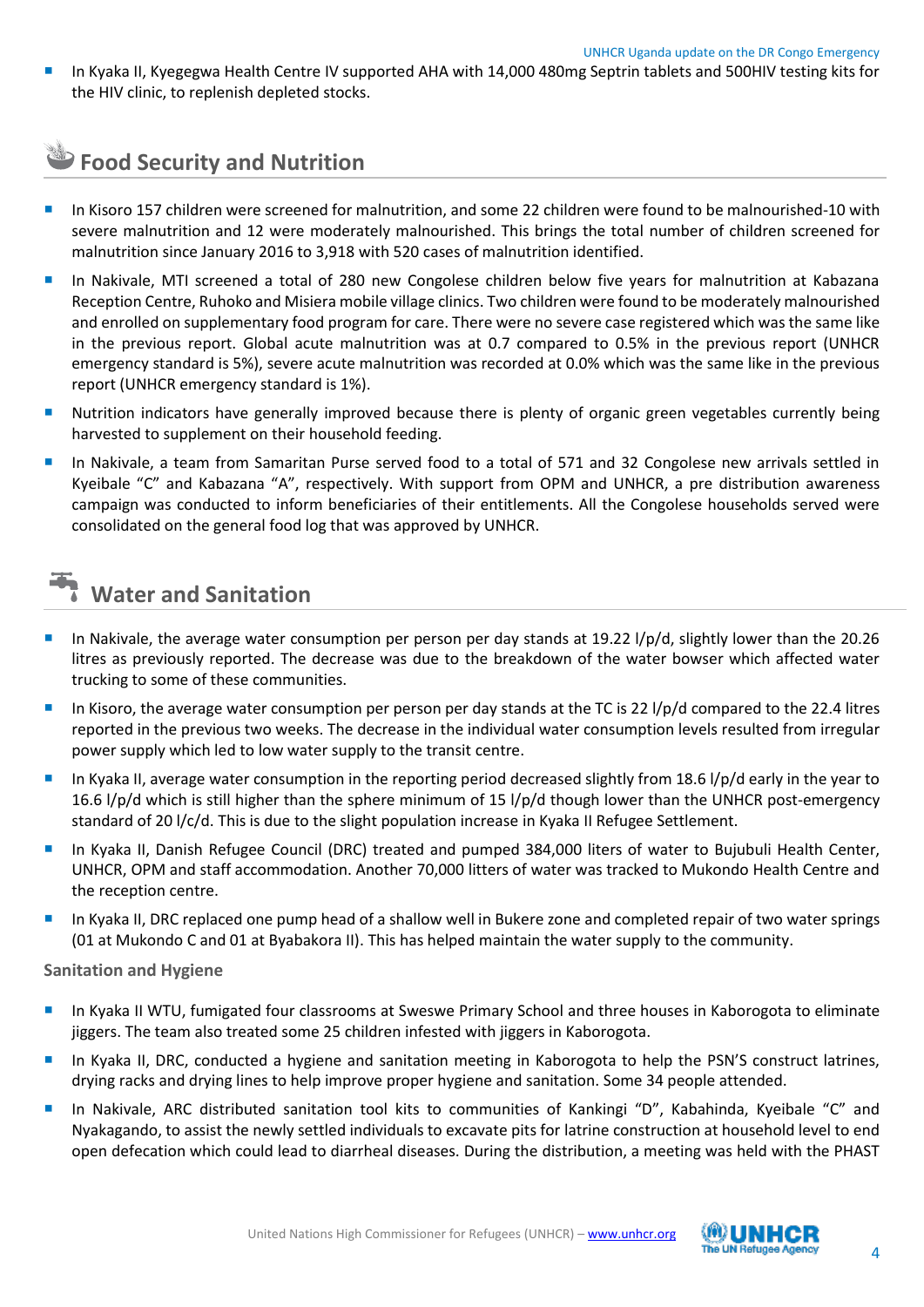group in Ngarama "C" on proper use, management and maintenance of the tools. A total of 24 pick axes, 24 excavation buckets, 24 excavation ropes and 4 wheel barrows were distributed.

## **Shelter / Infrastructure**

- In Kisoro a joint meeting was held with OPM, UNHCR, HIJRA, CAO, DEO and District Engineer Kisoro in regard to the pending construction of temporary communal and bath shelters at Nyakabande Transit Centre. Adjustments were made to reduce the spacing along the green belt as per advice given by the district team in regard to the master plan of the proposed construction of John Kale Institute in Nyakabande to avoid future demolition of the temporary structures.
- In Kyaka II, site handover was jointly conducted by UNHCR/OPM/DRC/District and construction commenced for various 2016 planned construction works including; Mukondo maternity ward, Bujubuli pharmacy store, OPM accommodation, police staff accommodation, fencing of Sweswe Reception Centre, five-stance lined latrine for Bujubuli SS and Byabakora P/S, community shades in Mukondo, Kaborogota , Kakoni and Bwiriza. The respective contractors are on ground and work is in progress.
- In Nakivale, the OPM settled and allocated plots of land measuring 15metres width by 20 metres length for construction of shelter to 61 Congolese individuals (41HH) in Kabazana "A". Prior to the settlement, a sensitization forum to the new arrivals was conducted by OPM and UNHCR team to create awareness on key services available at Base Camp offices.
- In Nakivale, ARC served Non Food Items to a total of 108 Congolese individual (45 families) after a pre distribution awareness exercise was conducted to inform the beneficiaries of the core relief package they were entitled to, encouraging them to use it sparingly to last them longer.

### **Livelihoods and Environment**

- In Nakivale, Nsamizi mobilized Congolese households to educate them on benefits of group formation to initiate sustainable livelihood projects to enhance self-reliance. A total of 115 participants (78 males 37 males) in Kabahinda D were mobilized. At the end of the exercise, two groups on tree nursery bed management and another on water harvest dam for were formed. The projects are expected to generate income through sales of tree seedlings from the nursery bed and supply of water to cattle.
- In Kyaka II, DRC mobilized and distributed charcoal briquettes to the EVIs in Kaborogota-44 were elderly and 17 were PWDs, to ease their fuel needs and protection of the environment.

*For more information, please contact:* Charlie Yaxley, Associate External Relations Officer, [yaxley@unhcr.org,](mailto:yaxley@unhcr.org) Tel: +256 (0)776 720045 Abdelrahman JABER, Associate Information Management officer, [jaber@unhcr.org,](mailto:jaber@unhcr.org)Tel: +256(0)772 707057 [Twitter](https://twitter.com/yaxle) - [Fighting in eastern DRC forces thousands to flee](http://www.unhcr.org/56ab5d576.html)